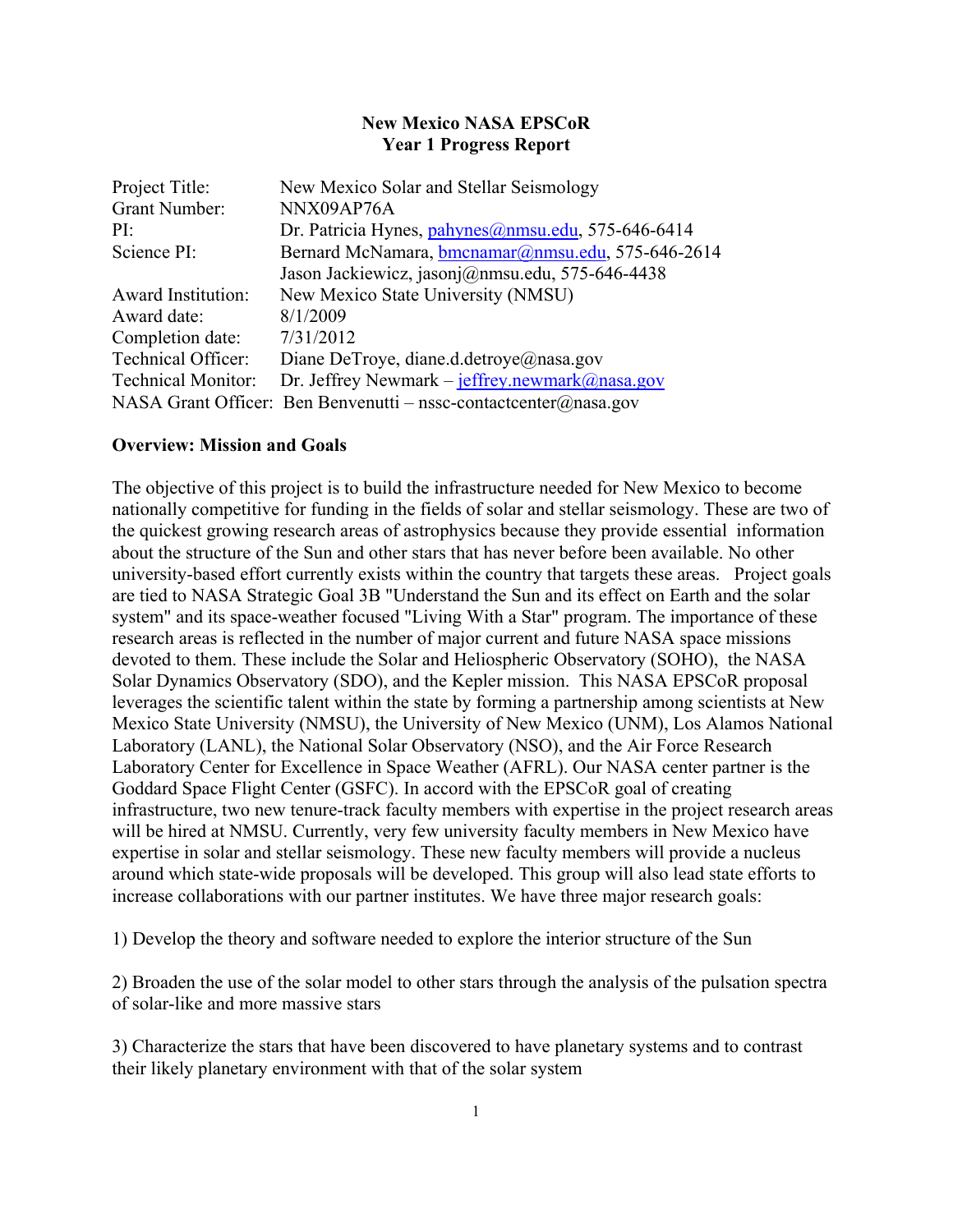A longer-term project goal is to use the New Mexico Computing Applications Center's supercomputer, Encanto, to develop a near real-time analysis pipeline of the Sun's sub-structure as one tool for the eventual prediction of severe space weather. Specific NASA EPSCoR objectives addressed by our effort include:

1) Developing the research infrastructure of solar and stellar seismology among New Mexico's universities (NMSU, UNM), national laboratories (LANL, NSO, AFRL) and the New Mexico Space Grant Program

2) Establish self-sustainability from sources such as the NSF, NASA, and the AFRL

3) Strengthen ties between New Mexico and out-of-state NASA centers through increased scientific collaborations

4) Contribute to the NASA Education Strategic Coordination Framework by increasing the number of under-represented students in astronomy, by providing faculty and students with research support, and through targeted investments in the state's academic infrastructure.

### **1. Research accomplishments**

#### **A. Science related**

- *a) Developing theory and software needed to explore the interior structure of the Sun***.**  Some software work has been done in this area (see below). The main focus has been on the construction of programs that use a star's light curve as input and produce a power spectrum as output. Furthermore, a new inversion code has been developed to handle computations of several years worth of solar seismic data. To do this, an optimization scheme was utilized so that the process runs fully on parallel processors.
- *b) Broadening the use of solar models to other stars.* A good start was made in this area. Our group has received five awards under the NASA Kepler cycle 1 and 2 guest observer program. The projects are titled "Measuring the sub-millimagnitude frequency spectra of pulsating B stars" (PI McNamara), "Characterizing the Top of the Red Giant Branch using Kepler Drop-List stars" (PI. Jackiewicz), "The structure and global properties of Red Giant Clump stars" (PI. McNamara), "Transition in variable stars: from Solar type to Gamma-Doradous type" (PI. Guzik), and "A search for hybrid Gamma-Doradus/Delta Scuti pulsating variables, Improving the Statistics" (PI Guzik). In March we received our first 90 days of data for the main sequence A and B star project. We are in the process of computing their pulsation frequency spectra using the widely accepted Period04 program. Although this is a tedious process, the software has been extensively tested. We are also developing our own software packages that provide a quick look at the spectra.
- *c) Characterizing stars that have been discovered to possess planetary systems*. Work on this topic relies on discoveries by the Kepler Team. It also follows from the activities described under areas of 1 and 2. Therefore, project work has not progressed to this stage.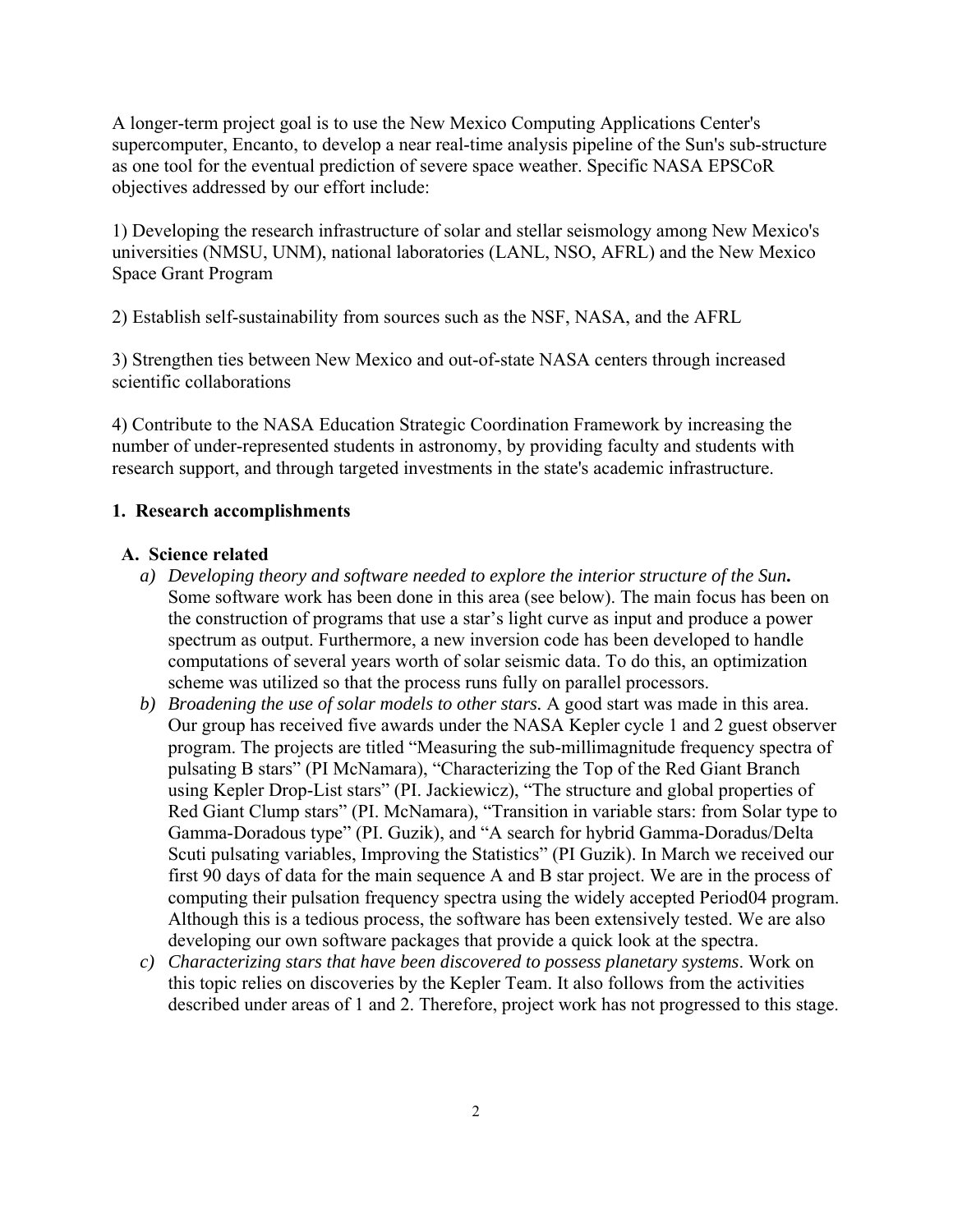#### **B. Related to NASA EPSCoR goals**

- a. *Developing the research infrastructure of solar and stellar seismology among New Mexico's universities (NMSU, UNM), national laboratories (LANL, NSO, AFRL) and the New Mexico Space Grant Program.* One of the main elements promised in the proposal to improve research infrastructure of New Mexico in solar and stellar seismology is a new faculty hire. Despite the intense fiscal environment NMSU faces, this new hire was authorized in Fall 2009. A total of 17 candidates from across the world applied for this position. Four people were brought to NMSU for interviews: one from the U.S., one from Germany, one from Austria, and one from Ireland. NSO Director Dr. Steve Keil, NSO Associate Director Marc Giampapa, and AFRL Chief Scientists Richard Radick served as an external advisory committee during this process. Dr. James McAteer was selected and in April 2010 formally accepted the position of assistant professor at NMSU. Dr. McAteer has expertise in areas of interest to NMSU, the NSO, and the AFRL. Additionally, ties with LANL were strengthened through the submission of the Kepler proposals listed above. In each case, PIs and Co-PIs from LANL and NMSU were on these proposals. We have been working with Dr. Dean Pesnell of Goddard Space Flight Center. Dr. Pensell is the PI of NASA's newly launched Solar Dynamics Observatory. Dr. Jackiewicz (NMSU EPSCoR co-PI) is a member of the SDO Team. Finally, Jackiewucz and McNamara have been working with NSO staff on a major new variable stars initiative called SONG (Stellar Observations Network Group). This international project involves collaborators from Europe and China. In spring 2010, Dr. Jackiewicz traveled to China for a two week team meeting. An NSF MRI proposal requesting support for SONG was submitted in April 2010.
- b. *Establishing self-sustainable model:* As the above discussion demonstrates much work has been directed toward the post-EPSCoR period. Major successes include the five Kepler projects listed above and support for a NMSU graduate and UNM graduate student from AFRL. An additional proposal requesting post-doc support has been submitted to the LANL IGPP. Its decision date is the end of July 2010.
- c. *Strengthening ties between New Mexico and out-of-state NASA centers through increased scientific collaborations.* This initiative is still relatively new and is focused on the SDO project at Goddard and with Ball Aerospace in Colorado. The latter effort is intended to provide industrial experience to our students. Dr. Jackiewicz submitted a NASA proposal in Dec. 2009 as Co-I with PI (M. Marley) from NASA/Ames to study planetary seismology techniques. This proposal is pending.
- d. *Contributing to the NASA Education Strategic Coordination Framework by increasing the number of under-represented students in astronomy:* Three of our student participants are URMs. Rose Perea is Hispanic, Rosemary Burns is Hispanic, and Son To is Vietnamese. In all 3 of the 6 students currently in our program are URMs.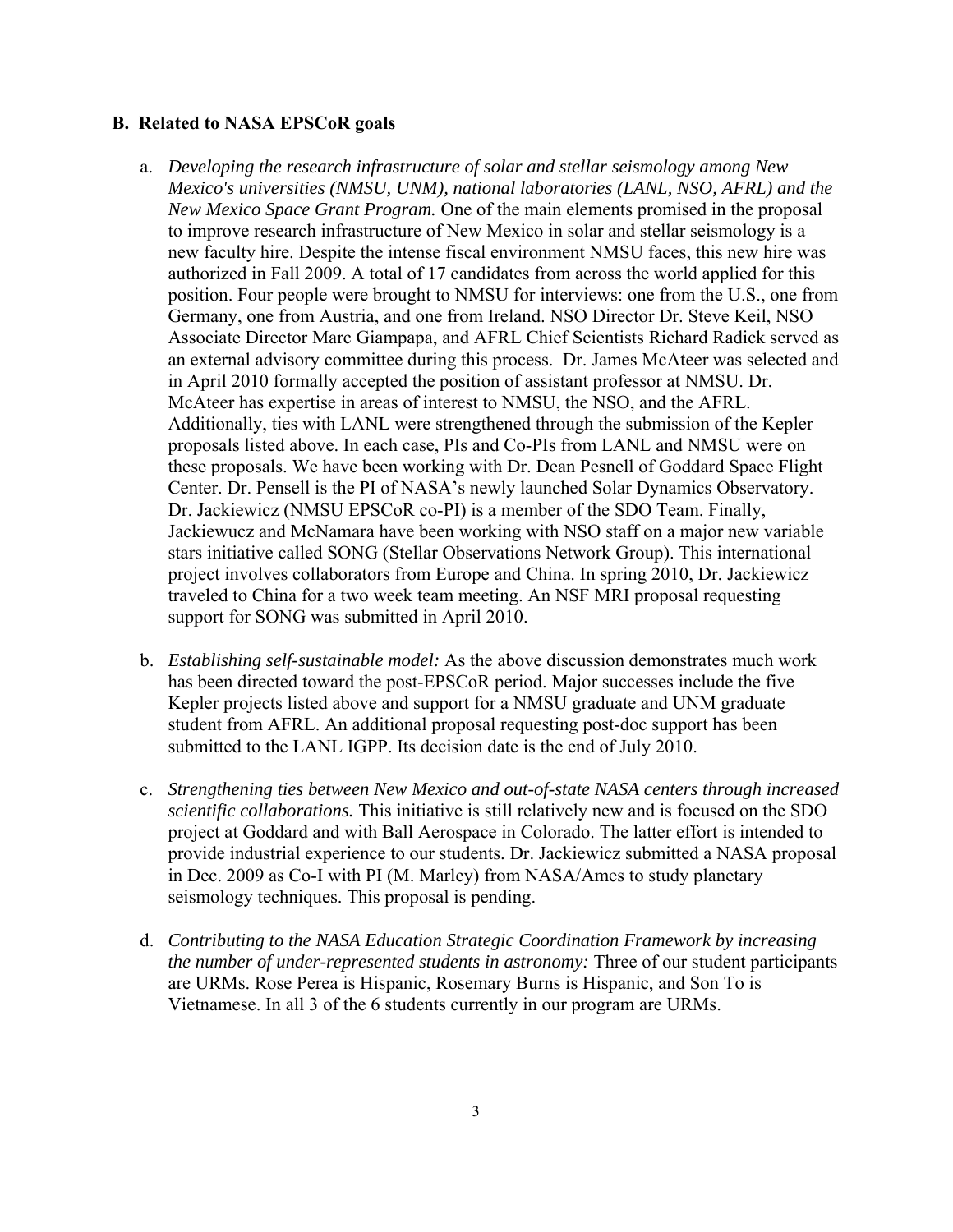## **2. Research Success**

- a. Articles submitted to or published in refereed journal:
	- *Hybrid gamma Doradus-delta Scuti pulsators: New insights into the physics of the oscillations from Kepler.* Grigahcene, A. et al. (co-authors Jackiewicz, Guzik). Astrophysical Journal Letters, 713, L192 (2010).
	- *Multichannel three-dimensional OLA inversion for local helioseismology.* J. Jackiewicz et al. Submitted to Solar Physics (2009).
- b. Talks, presentations, or abstracts at professional meetings

Poster Presentations:

- January 2010: American Astronomical Society meeting, *Understanding the Physics of Sequential Chromospheric Brightenings of the Sun Through Automated Recognition*, Michael Kirk · K. S. Balasubramaniam · J. Jackiewicz · B. J. McNamara
- December 2009: American Geophysical Union meeting, *Automated Characterization of Sequential Chromospheric Brightenings*, Michael Kirk · K. S. Balasubramaniam
- June 2009: AAS Solar Physics Division meeting, Automated Detection of Polar Coronal Holes in the EUV (Honorable Mention, Student Poster Competition) Michael Kirk · Dean Pesnell

Oral Presentations:

- April 30, 2010, "Models of Solar Activity", Michael Kirk, NSO, Sunspot, NM
- April 30, 2010, "Asteroseismology using Kepler Data", Rose Perea, NSO Sunspot
- April 30,2010, "A Solar and Stellar Data Management System, Son To, NSO Sunspot
- April 5, 2010, "Magnetic Fields in the Solar Atmosphere," NMSU Pizza-Lunch Seminar, Las Cruces, NM
- March 29, 2010, "The U.S. Contribution to SONG," J. Jackiewicz, The Third SONG Workshop, Beijing, China
- November 5, 2009, "Solar Interior Seismology," J. Jackiewicz, Department of Physics, NMSU, invited colloquium
- October 22, 2009, "Seismology of the Sun," J. Jackiewicz, Embry-Riddle Aeronautical University, Prescott, AZ
- August 13, 2009, "Seeing the Solar Surface: The Physics of Sequential Chromospheric Brightenings and their Automated Recognition," NSO Summer Colloquium, Sunspot, NM
- September 2009: NMSU Talk, *Stellar and Solar Seismology,* B.J. McNamara
- October 2009: NSO Sunspot, *Stellar and Solar Seismology,* Jason Jackiewicz, Bernard McNamara
- October 2009: NSO Tuscon, *Stellar and Solar Seismology,* Jason Jackiewicz, Bernard McNamara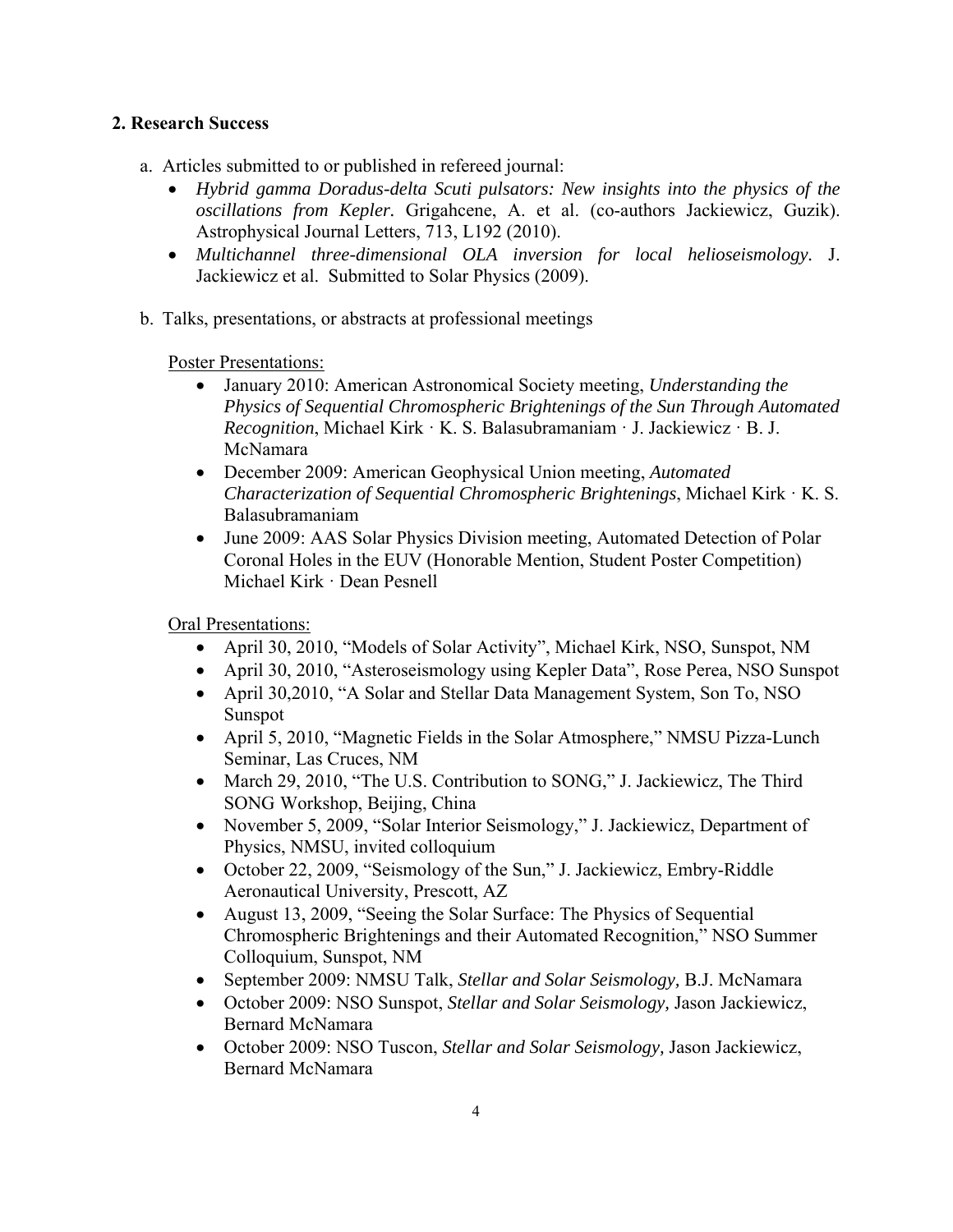- c. Patents and patent applications: None
- d. Follow-on grant proposals submitted/funded
	- "Measuring the sub-milli-magnitude frequency spectra of pulsating B stars" NASA, \$54K
	- "Characterizing the Top of the Red Giant Branch using Kepler Drop-List stars" NASA, \$53K
	- "The structure and global properties of Red Giant Clump stars", NASA, None
	- "Transition in variable stars: from Solar type to Gamma-Doradous type", NASA, \$58K
	- "A search for hybrid Gamma-Doradus/Delta Scuti pulsating variables, Improving the Statistics" NASA, \$58K
	- "Automatic Recognition of Solar Features for Developing Data Driven Prediction Models of Solar Activity and Space Weather," AFOSR, \$47K
- e. Formal professional recognition: None

## 3. **Demographic information on participants**

- a) Faculty
	- Bernard McNamara: Anglo-NMSU Department of Astronomy, Regents Professor
	- Jason Jackiewicz: Anglo-NMSU Department of Astronomy, Assistance Professor
	- David Voelz: Anglo-NMSU Department of Electrical and Computer Engineering, Professor
	- Patricia Hynes: Anglo-NMSU Space Grant
	- Thomas Duvall: Anglo, Goddard Space Flight Center
	- Joyce Guzik, Anglo-Staff scientists, Los Alamos National Laboratory
	- Harrjit Ahluwalia, American (India), UNM Department of Physics
	- K. Balasubramaniam, American (India), Staff scientists, AFRL
	- Han Uitenbroek, Anglo-Staff scientists, NSO
- b) Post-doctoral students None
- c) Students
	- Owen Boberg: Anglo-NMSU Undergraduate Senior physics major. Owen has been assisting the PIs with the reduction of photometric measurements obtained by the NASA Kepler satellite. Although the primary mission of this spacecraft is to search for planets around solar-like stars, light curves obtained of its target stars can also be used for their seismic study. This task meets the objective of our project's research area titled "Understanding the origins and the predictions of stellar activity". Owen was recently awarded a Fulbright Scholarship. He is working with project PI McNamara.
	- Michael Kirk: Anglo-NMSU Astronomy graduate student. Michael is developing algorithms for the prediction of coronal mass ejections. He makes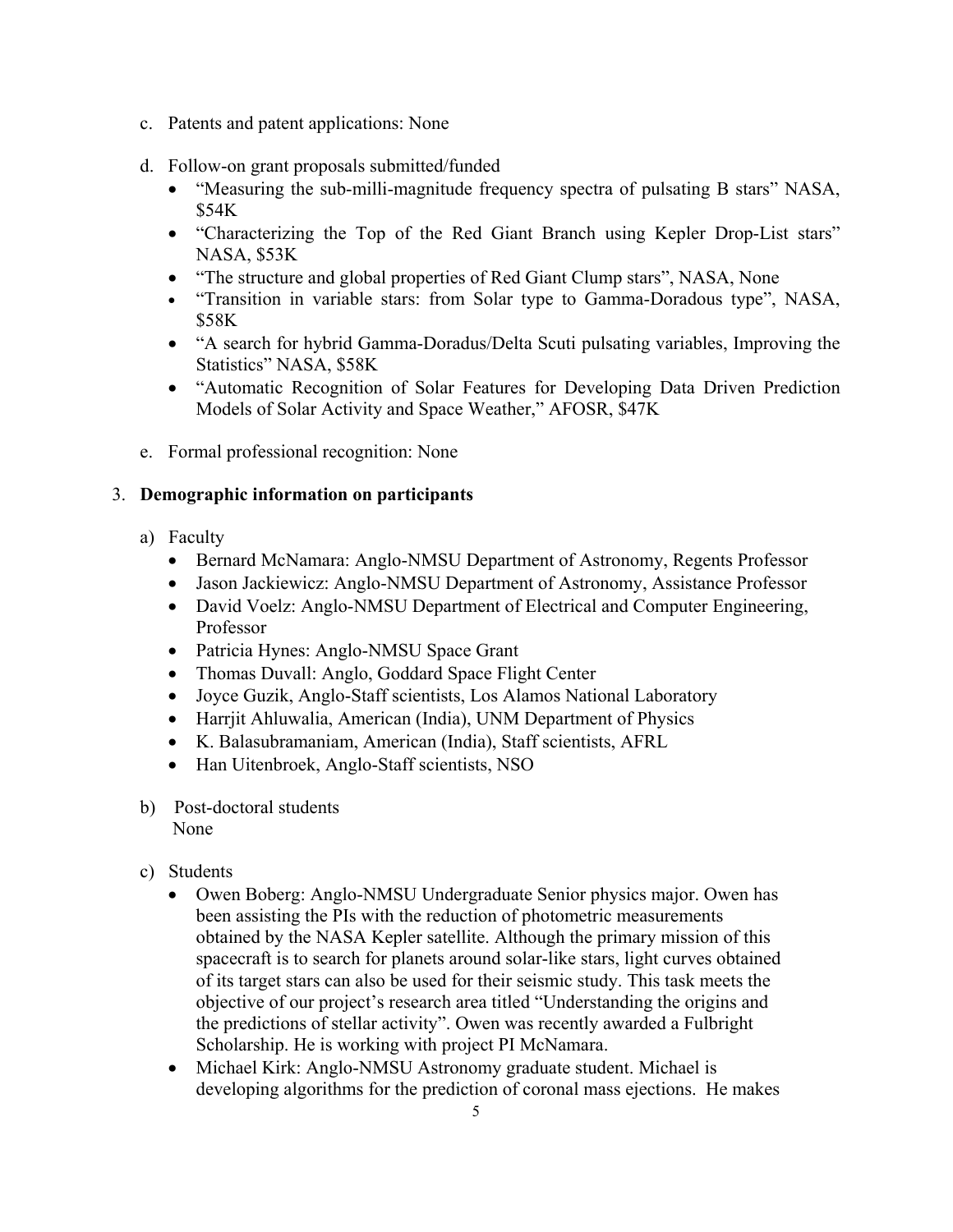bi-weekly trips to the NSO headquarters in Sunspot, NM to work with AFRL scientist K.S. Balasubramanian who is serving as his off-site mentor. Michael is currently finishing his second year of graduate work. He is working under the project area "Understanding the origins and the prediction of stellar activity".

- Rose Perea: NMSU Hispanic Physics graduate student. Rose is completing her master's degree in physics. Her project tasks are to compute the frequency spectra of our sample of Kepler observed B stars and to compare these spectra with those predicted from stellar models. The first part of this task is well underway, but the second was just started in the spring 2010 semester so more work will be required. Rose is working with McNamara under the project area "Understanding the origins and the prediction of stellar activity".
- Son To: NMSU Vietnamese-American Computer Science graduate student. Son is working closely with project PI Jackiewicz on the construction of a solar/stellar data base. The intent is to make SDO satellite data, NSO GONG data, and Kepler data available in a user friendly fashion to researchers. This project is progressing well with the HST data archive site searching as an example for the solar/stellar data base. Son is working in the project area "Computational Astrophysics".
- Kyle DeGrave: NMSU Astronomy graduate student. Kyle joined the project in spring 2010. He will be working most closely with Dr. Jackiewicz. His focus will be in project area "Computational Astrophysics".
- Rosemary Burns: NMSU Hispanic Computer and Electrical Engineering graduate student. Rosemary joined the project in spring 2010, although her primary work will not begin until this summer when she will work with AFRL Contractor Cosmiac (Configurable Space Microsystems Innovations and Applications Center). This company is located in Albuquerque, NM and specializes in "cubesats" for the measurement of space weather. Rosemary will be working in the project area "Instrument Development".
- John VanderLaan: Anglo-Electrical and Computer Engineering candidate graduate student: Airfare and accommodations were paid for the recruitment of Electrical and Computer Engineering graduate student John VanderLaan.
- 4. Systemic change as evidenced by:
	- a) Further and/or reordered institutional priorities:
		- NMSU has decided to make solar and heliospheric physics one of its strategic research areas. It has authorized the hiring of an astronomy faculty member in this field.
		- NMSU has similarly authorized the hiring of a computer science faculty member in high performance computing, specifically in the field of large data base management. The NSO is keenly interested in this area because of its Virtual Solar Observatory program and its upcoming Advanced Technology Solar Telescope. Los Alamos National Laboratory and the New Mexico Consortium are considering contributing to this person's start-up package.